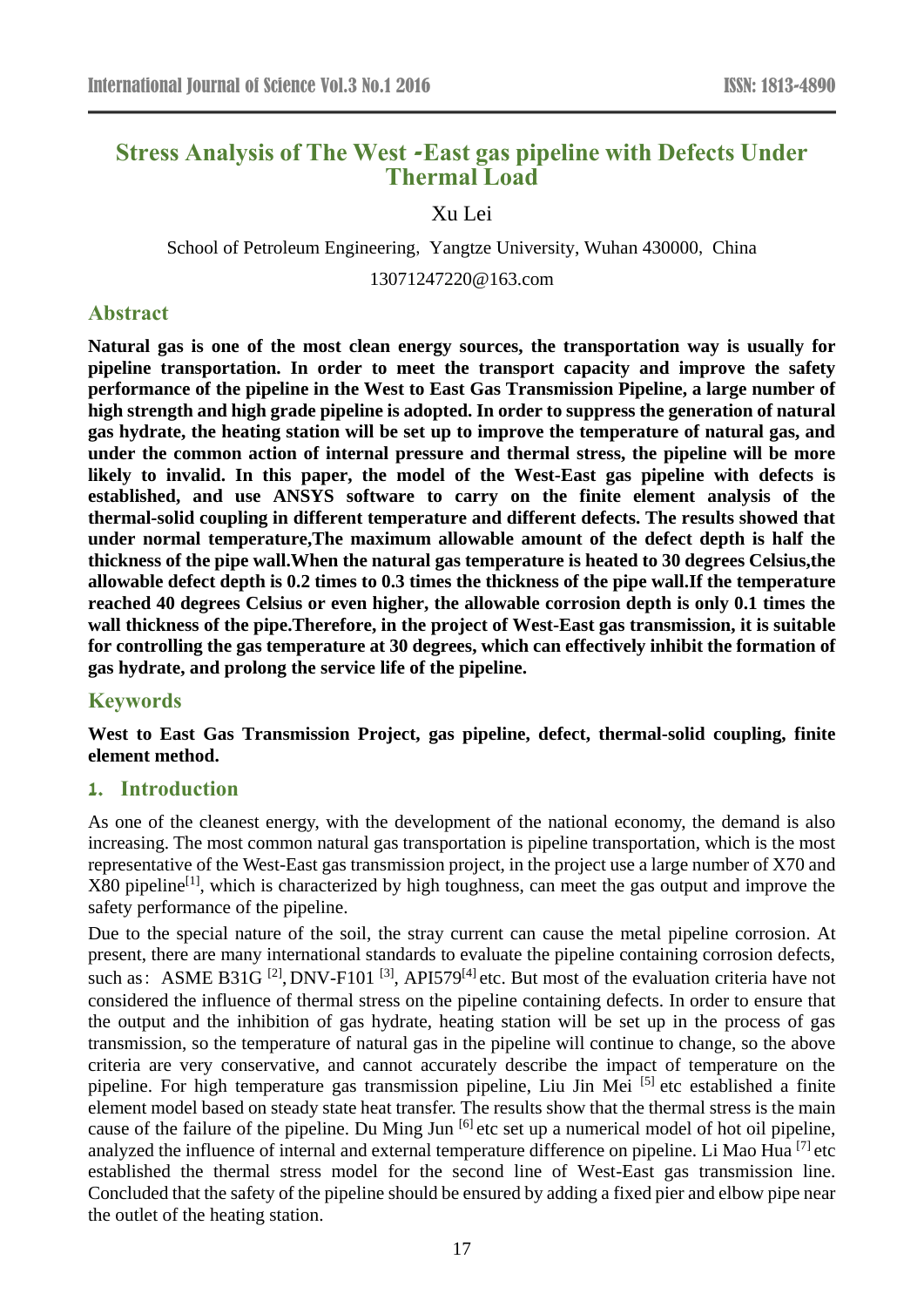The pipeline size is Φ1219×18.4mm and the material is X80, the finite element model is established. The force of thermomechanical coupling [8-9] analysis pipeline with ANSYS software in different temperature and defects, and provide a basis for pipeline maintenance and safety analysis.

# **2. model building**

### **2.1 basic assumption**

According to the characteristics of long distance gas pipeline, make the following assumptions on the basis of ensuring calculation accuracy:

1) Only considering the internal pressure and the temperature of the pipe, ignoring the interaction between the tube and soil.

2) The heat transfer is stable at work.

3) The internal pressure of the pipeline is constant, and there is no pressure loss.

4) The pipeline material is uniform, and the influence of the outer coating layer on the pipeline is negligible.

5) Neglect of radiation heat transfer.

#### **2.2 Finite Element Modeling**

The concrete analysis of the X80 pipeline of Φ1219×18.4mm is carried out, the specific parameters of the pipeline are shown in Table 1.The operating pressure of the pipeline is 12MPa, and the gas temperature of the west east gas pipeline is usually  $10 \sim 50$ . Table1. Basic parameters of pipe

| rabich. Dasie parameters of pipe          |                             |
|-------------------------------------------|-----------------------------|
| physical quantity                         | numerical value             |
| modulus of elasticity/E                   | $2.06\times10^5$ MPa        |
| Poisson's ratio/ $\mu$                    | 0.26                        |
| yield strength/ $\sigma_y$                | 620MPa                      |
| tensile strength/ $\sigma_b$              | 688MPa                      |
| Thermal conductivity/ $\alpha$            | $16W/(m \cdot C)$           |
| coefficient of thermal expansion/ $\beta$ | $1.02\times10^6$ W/(m · °C) |

According to Saint Venant theorem, the stress concentration phenomenon will only lead to corrosion area. Therefore, just select the 3000mm pipe section for stress analysis, and assume that the defects in the middle of the pipeline. Using ANSYS finite element program for pipe stress analysis, using SOLID 70 3D hexahedral eight node model, intelligent grid is used to ensure the accuracy of the calculation. The discrete model of pipeline is shown in Figure 1.



Figure 1. Pipeline discretization model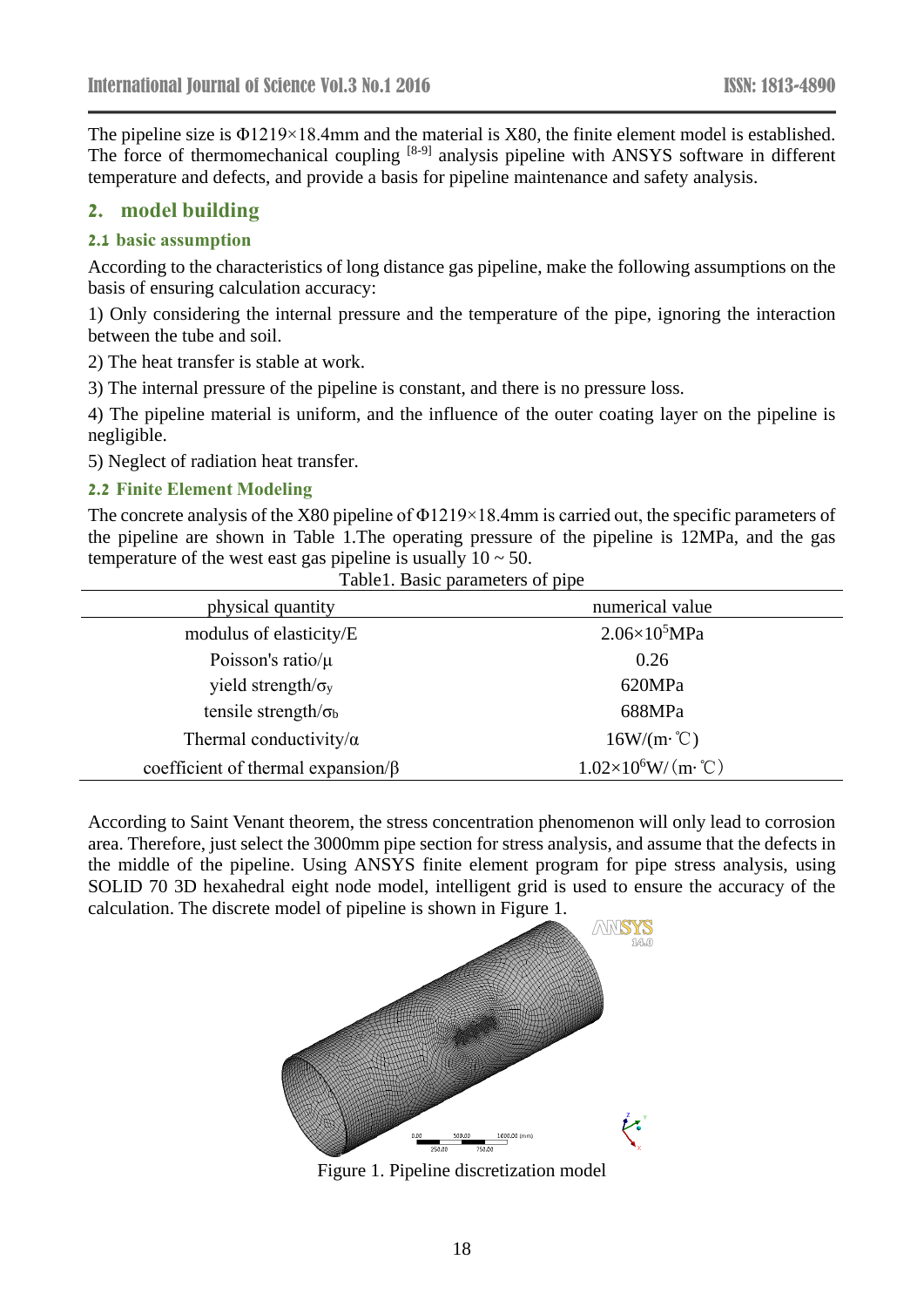### **2.3 failure criterion**

Failure criterion is used to judge the failure of the pipeline, according to different failure mode to select the appropriate criteria. According to the elastic limit criterion, it is considered that the pipeline is in a safe state when the Mises Von of the corrosion zone is less than the yield strength of the pipe, the failure criterion will limit the stress in the pipeline in the elastic range, and is more conservative<sup>[10]</sup>. Because the X80 pipe has good toughness, in order to ensure the safety of the pipeline operation, while preventing the calculation is too conservative, so the allowable stress is the average value of the yield strength and ultimate tensile strength.

$$
\sigma_M = \sqrt{\frac{1}{2} \left[ \left( \sigma_1 - \sigma_2 \right)^2 + \left( \sigma_2 - \sigma_3 \right)^2 + \left( \sigma_3 - \sigma_1 \right)^2 \right]} < [\sigma]
$$
 (1)

Upper type:  $[\sigma]$ 2  $\sigma$  =  $\frac{\sigma_y + \sigma_b}{\sigma_y}$  $=\frac{\sum_{y} \cdot \sum_{b}}{2}$ ;

 $\sigma_{y}$ —yield strength, MPa;

 $\sigma_{b}$ —Tensile strength,MPa;

 $\sigma_M$  —Von Mises is the equivalent stress, MPa;

 $\sigma_1$  —X axis direction principal stress, MPa;

 $\sigma_2$  —Y axis direction principal stress, MPa;

 $\sigma_3$  —Z axis direction principal stress, MPa.

# **3. Results and analysis**

# **3.1 Transport at room temperature**

The length of the pipe defect (l) is half of the outer diameter of the pipe(D),the value of 609.5mm,the width is 200mm. The defect depth(d) is 0.1, 0.2, 0.3, 0.4, 0.5, 0.6 times of the wall thickness of the pipe(t), simulation of natural gas temperature is 20 degrees Celsius, the operating pressure of the pipeline under the condition of 12MPa.A total of 6 sets of simulation tests are conducted, and the maximum Mises stress values at the pipe defects are shown in Figure 2.



Figure 2. Equivalent stress of pipe under normal temperature

By Figure 2, when the temperature of natural gas is 20 degrees Celsius, the Mises stress is increasing with the depth of the defect. The defect depth is less than 0.5T, and the equivalent stress increases with the depth of defect. After the defect depth in 0.5T, the equivalent stress will be mutated. The results show that the equivalent stress is greater than the allowable stress and the pipeline will fail when the depth of the defect reaches 0.6T.Therefore, when the defect depth of 0.5T should take measures to repair the pipeline, or adjust the gas pressure to ensure the safe operation of the pipeline according to the residual strength of the pipeline.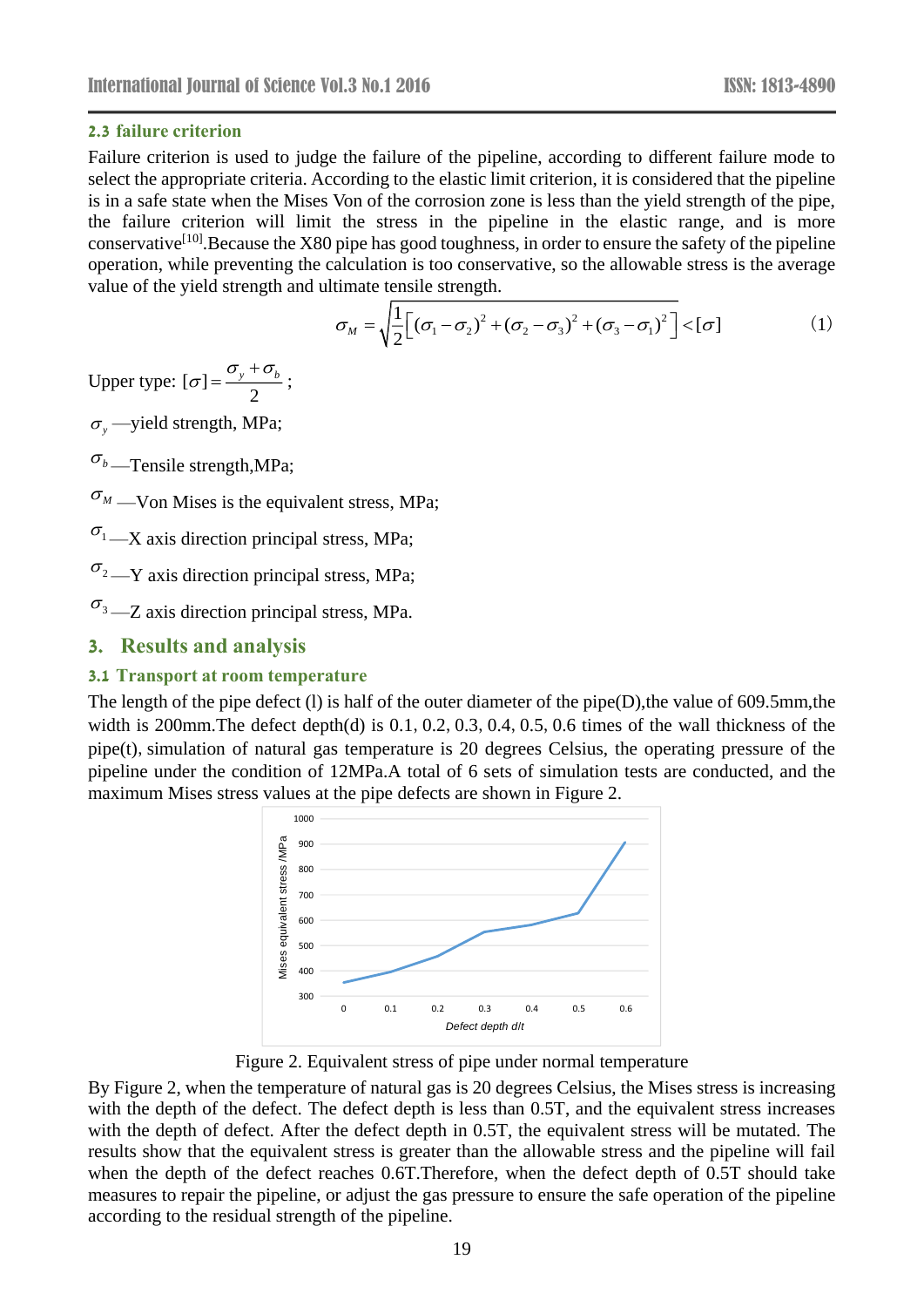### **3.2 Heat transfer**

In order to suppress the generation of natural gas hydrate, it is usually arranged on the way to set up the heating station to increase the transmission temperature of natural gas. And the joint action of internal pressure and thermal stress on the pipe production is the focus of the study. The purpose is to obtain the maximum corrosion depth of the pipeline at a delivery temperature, which provides the basis for the maintenance of the latter.

Also take the length of the pipeline defect is half of the diameter of the pipe, the width is 200mm,the defect depth is 0.1t,0.2t,0.3t,0.4t,0.5t.After investigation, the temperature range of natural gas transmission is between 20 and ~40, therefore, 20 sets of simulation tests were conducted at 25, 30, 35 and 40 respectively.



Figure3.Equivalent stress of defective pipeline at different temperatures

By Figure 3, when the temperature is 25, the depth of the defect is 0.5T, the equivalent stress is less than the allowable stress, and the pipeline is still in the safe range. When the temperature increases to 30, the pipeline is damaged by the pipeline defects between 0.2T to 0.3T. When the gas temperature is maintained at 35 and above 35, allow the depth of the defect is only 0.1T.

According to figure 2 and figure 3, the thermal stress of the pipe has a great influence on the pipeline. Under normal temperature conditions, only guarantee the depth of the defect is not more than half of the wall thickness of the pipe. With the increase of gas temperature, the thermal stress will increase the damage of the pipeline. Transport at higher temperatures can inhibit the formation of natural gas hydrates, it also limits the permissible range of defects in the pipeline at the time of operation. If the defect depth is controlled in 0.1t, and the defect detection is very strict.

In most cases, when the pipe defect reaches a half of the wall thickness of the pipe, it needs to be repaired and maintained. According to the results of finite element calculation, if the temperature of gas transmission is controlled at 30, temperature makes the failure of the pipeline will not be significantly increased, at the same time, it will not cost a lot of cost to heat the natural gas.

# **4. Conclusion**

Based on the West-East gas pipeline, the pipeline size is Φ1219×18.4mm and the material is X80, built a pipeline model with defects. The thermal stress analysis of the pipeline is carried out by using ANSYS software. The results are as follows:

(1) Under the condition of normal temperature transportation, when the pipeline defect depth is less than 0.5T, the equivalent stress increases in proportion to the depth of the defect. When the defect depth is greater than 0.5T, the equivalent stress will be mutated. When the depth of the defect reaches 0.6T, the equivalent stress is greater than the allowable stress, at this point need to repair the pipeline.

(2) When the gas temperature at 25, the depth of the defect reaches 0.5T, the equivalent stress is less than the allowable stress, the pipeline is still in the safe range. When the temperature increases to 30,